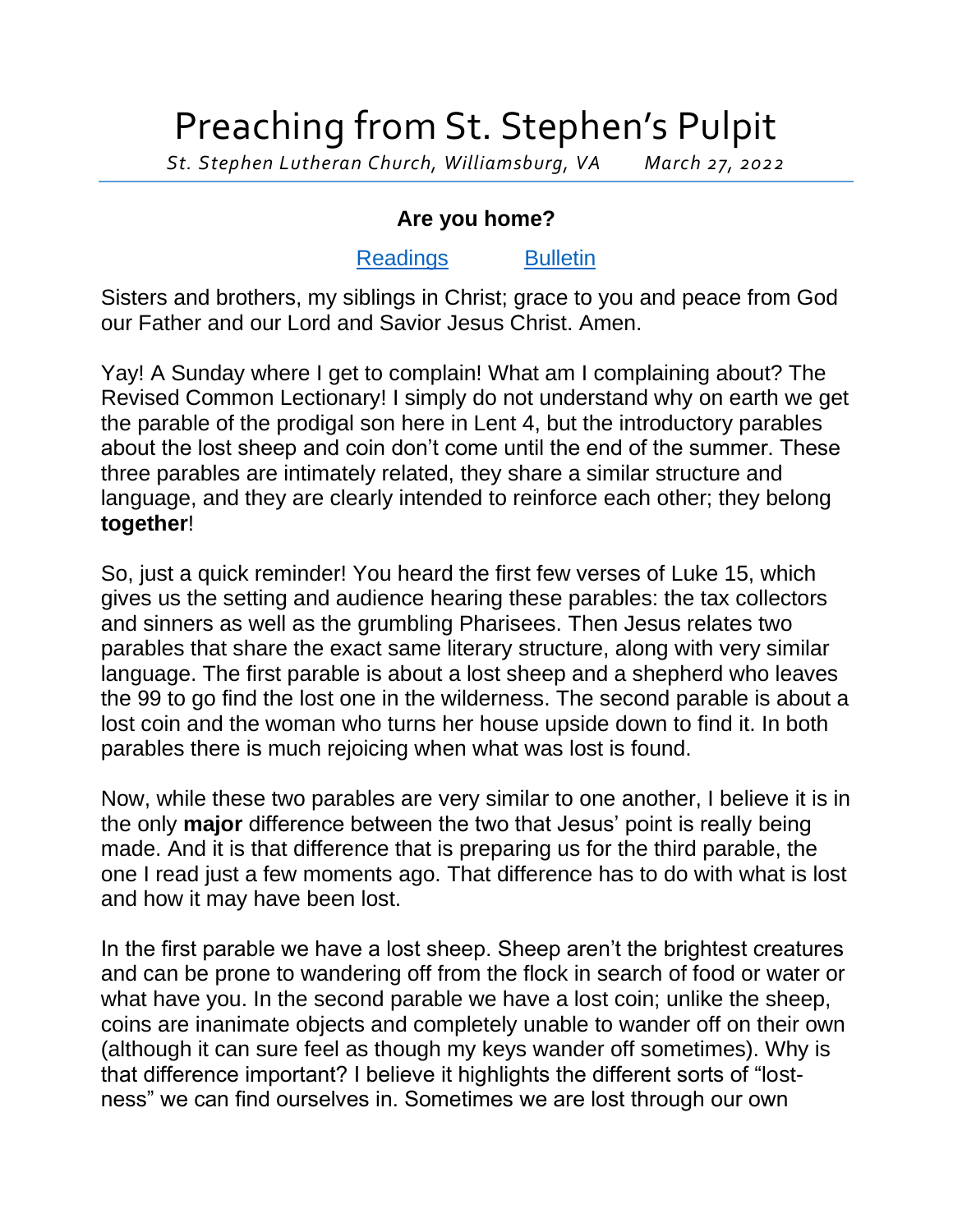actions, wandering off to find…something. And sometimes we are lost in place, somehow at "home" and yet not where we are supposed to be, at home yet not really.

Perhaps you can see now where I am going with this. These introductory parables are preparing us for the third parable, the prodigal son. Although I would like to suggest a different title. Let's call it the parable of the two lost sons, because, of course, both of them are lost! One is lost like the sheep, wandering off far from home; and the other is lost like the coin, still home but not really.

This begs the question, then, where is home for the sheep and the coin? Where is home for these two lost sons? Where is **your** home? What defines home for a sheep? Or a coin? Or a wastrel? Or a stickler? What defines home for you? Perhaps the best question to throw all of this into clarity is this: where are you when you're **NOT** lost? Where are you when you feel as though you belong completely?

A sheep is not lost when they are in the flock, under the care of a shepherd. A coin belongs when it is where its owner wants it to be. Those are easy answers, it gets harder in the third parable because the sons can conceptualize and pursue their own "home" in a way coins and sheep cannot. So, a wastrel would think that their home is wherever they are surrounded by friends and food and drink. A stickler would think that their home is where they know and can follow the rules. But all of that is wrong, wrong, wrong.

The point of this parable, the point of all three of these parables is the same. The variety of "lost-ness" expressed in them may be different, but where we are lost **from**…that's the same. We're lost from our true home. Where's that? Well. I believe that our truest home is wherever we are when we are resting in God. Whether sheep, coin, wastrel, or stickler, home is the tender embrace of a loving and gracious God. Ultimately, we are lost when we are not resting in God. And wow are we good at getting lost!

We get lost looking for things that don't satisfy, food, fun, wealth, power, popularity. We get lost trying to live up to rules and standards that we (largely) inflict on ourselves. We get lost in comparing and judging. We get lost in doing everything for everyone. We get lost in ever greater achievements. We get lost in our emotions. We get lost in sterile objectivity. We get lost in our anxieties and fears. We get lost in pursuing the latest shiny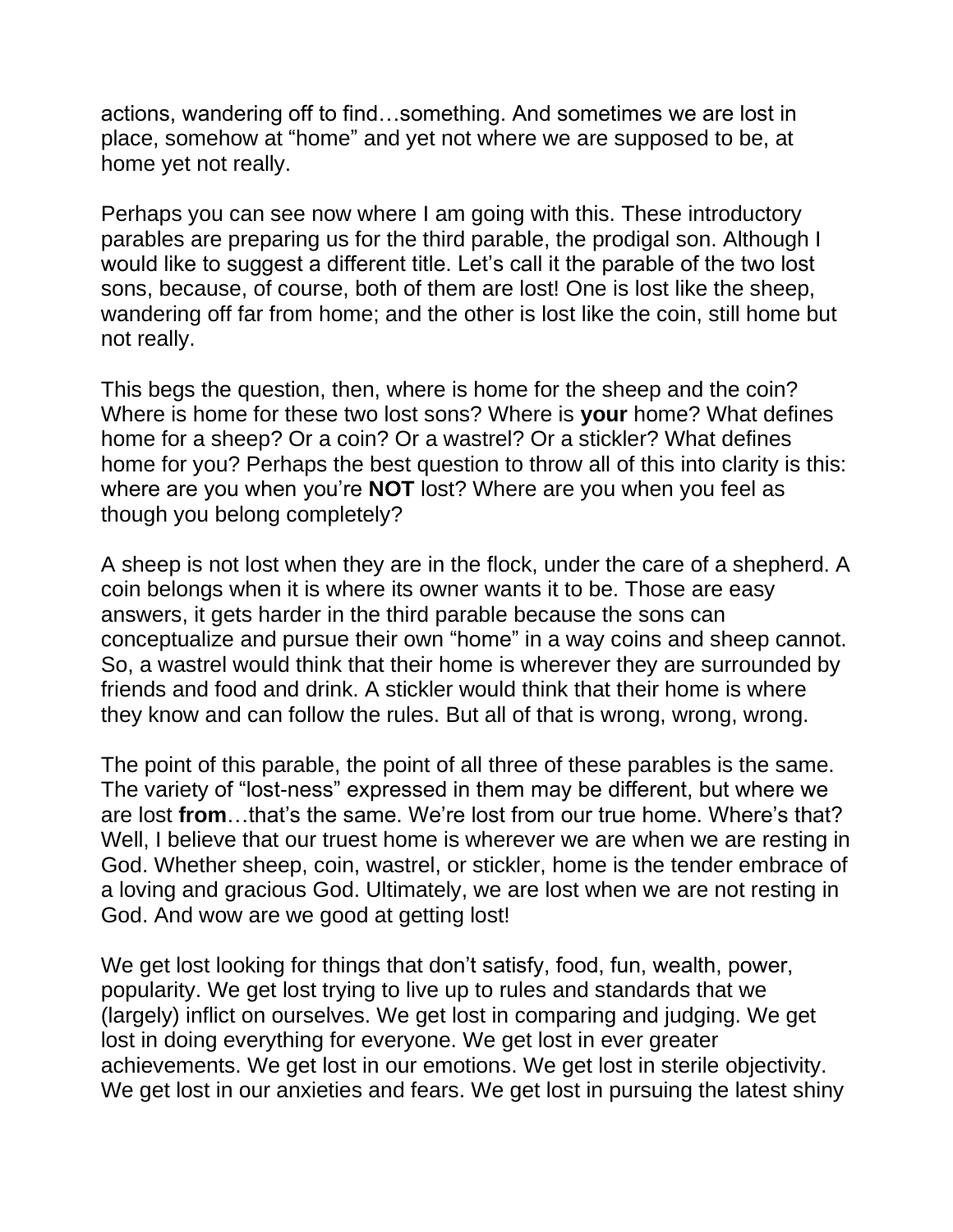objects. We get lost in trying to prove ourselves to others. We get lost in pleasing people. We get lost in envying the "home" others seem to find. See, we're experts at getting lost; we're pros at leaving the presence of God, that warm embrace which is our surest rest. We have found a multitude of ways to get away from God, sometimes wandering off, and sometimes standing still. We can even turn the gifts of God in to ways to get lost from God's presence.

There is an old Jewish story that goes like this: "The Lord appeared to this farmer and granted him three wishes, but with the condition that whatever the Lord did for the farmer would be given double to his neighbor. The farmer, scarcely believing his good fortune, wished for a hundred cattle. Immediately he received a hundred cattle, and his neighbor had two hundred. So he wished for a hundred acres of land, and again he was filled with joy until he saw that his neighbor had two hundred acres of land. Rather than celebrating Gods goodness, the farmer could not escape feeling envious and slighted because his neighbor had received more than he. Finally, he stated his third wish: that God would strike him blind in one eye. And God wept."<sup>1</sup>

What if I told you, you don't need to be lost any more? Could you believe that? I mean, **really** believe it? Could you dare to believe that you don't have to wander off in search of home? Could you believe that you don't have to be a stickler for some set of rules that too easily become substitutes for God's presence? Could you believe that you need not **do** a single thing to be welcomed home to God's embrace?

The fact of the matter is this: anywhere that is not God is not our home. So, my siblings in Christ, let's go home. Let's turn to God, trusting that God forgives even before we can finish our confession. Let's turn to God, trusting that how we got lost, or where we wandered off to are irrelevant to God. Let's turn to God trusting that all God cares about is that we are home **now**. And when we wander off again, or get lost standing still; God rushes to embrace us in the most undignified, joyous, exuberant and prodigal manner…again and again and again! What good news!

Do you think there might be one or two others in the world that could use some directions on how to get home? Do you think you could show them the way to their true home? I think we can! I think we do that by being loving and

<sup>1</sup> R. Alan Culpepper. Luke 15:1-32, Parables of the Joy of Recovery and Return. (1995). In *The New Interpreter's Bible: Volume IX: The Gospel of Luke, the Gospel of John* (p. 298). Abingdon Press.